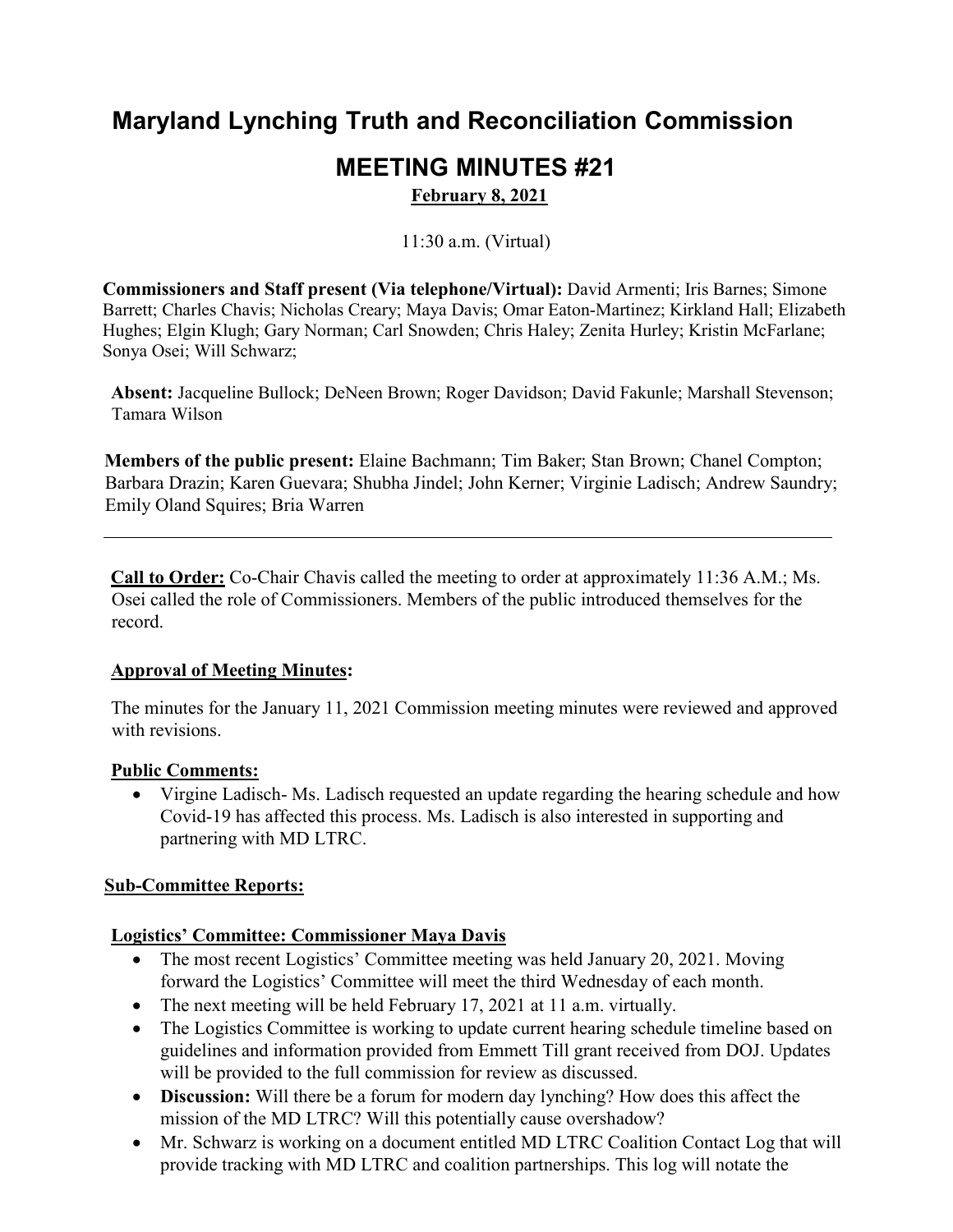commissioner and coalition partnerships, including contact information, action items, progress made, etc. New contacts and partnerships will be added as they are received.

 • The MD LTRRC coalition contact log would allow all commissioners and staff to have access.

### **Research Committee: Commissioner Klugh**

- The most recent Research Committee meeting was held January 19, 2021.
- Moving forward it is proposed that the Research committee meet the third Monday of each month at 11 a.m.
- that occurred in Anne Arundel county. Commissioner Klugh held a meeting with the • The Public History graduate students from UMBC under Dr. Denise Meringolo have submitted their research work. Commissioner Klugh will ensure these documents are submitted to the MSA website. The student research consists of an180 page document, including an annotated bibliography. Included in this assignment is research of lynching's graduate students to allow each student an opportunity to speak on their research.
- • **Discussion:** What is the MD LTRC approach to documenting case research and analysis? How do we want to report on each analysis? When we communicate with coalitions what is our approach? Do we have a document with insight?
- • A document has been created to gather additional information regarding MD LTRC coalition partnerships. The subcommittee would like to use this document as a guide to lead discussions with coalitions to provide an idea of what MD LTRC looking for.
- should been? Did any extra-legal activity occur? • This proposed template will include topics such as summary of lynching, biographical information, social content, etc. This can have discussions such as: What the legal process
- • NAACP files can be included concerning these cases and research if identified and available.

## **Reconciliation and Justice Committee: Commissioner Chavis**

- The next Reconciliation and Justice Committee meeting will be held on February 17, 2021 from 10 a.m.-12 p.m. There will be a special guest.
- Monthly workshop and meetings will be discussed.
- Marketing team is awaiting approval to post join statement between MCAAHC/MLTRC. • Chanel Compton from the Banneker- Douglass Museum has provided an update that the The marketing team is waiting for approval before releasing press release as well.

## **New Business**

- • **DOJ Grant Updates** MD LTRC is looking to bring additional support to the Commission. MD LTRC will be looking to hire a historian, additional researchers, genealogists, and other needed positions.
- There may be a Sub award provided to the Maryland State Archives to assist with conducting interviews and additional components.
- • DOJ gave suggestion to bring in and engage prosecutors. MD LTRC does not have the ability to prosecute, but has the power to more specifically engage prosecutors and federals representatives. Prosecutors may be able to assist in a supervisory role to provide insight to position. The State of MD will provide more information regarding limitations, securities, court proceedings and legal aspects. The DOJ grant will not be able to cover all fees and etc. The subcommittee is developing recommendations for restorative justice and